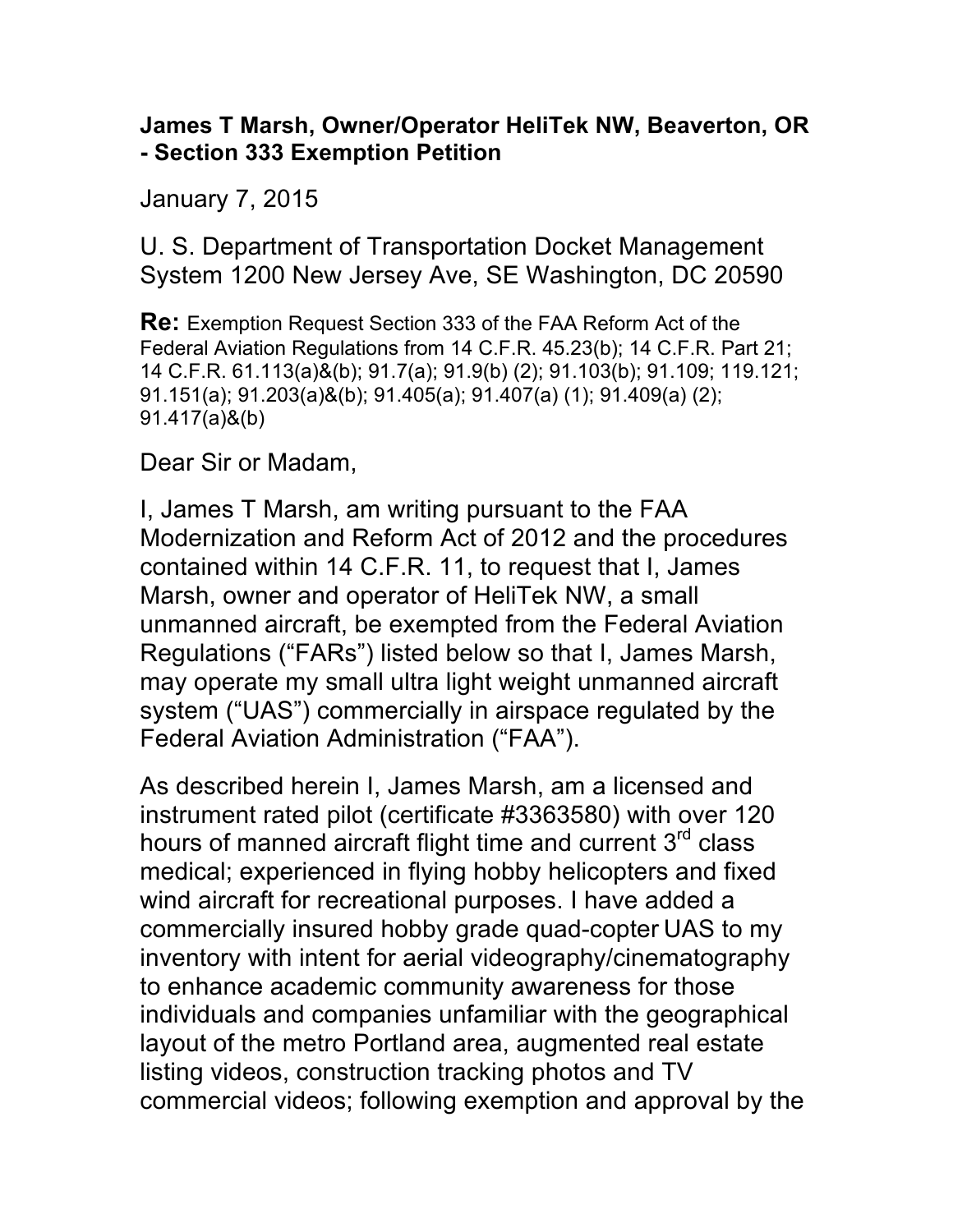FAA. Thereby enhancing- their academic research experience for the metro Portland area, and assisting in tracking progress of construction projects.

I have flown small RC electric airplanes and helicopters for over twenty (20) years without incident. Committed to safety with each flight. My, James Marsh's, exemption request would permit operation of ultra lightweight, unmanned (piloted by remote control) and comparatively inexpensive UAS(s) in tightly controlled and limited airspace. Predetermined in areas away from general public, airports, heliports and vehicular traffic for community videos, and within property boundaries for individual homeowner real estate listing videos/photos, construction sites and other closed and controlled locations. Currently, similar lightweight, remote controlled UAS's are legally operated by unmonitored amateur hobbyists with no safety plan or controls in place to prevent catastrophe. I, James T Marsh, have personally instilled safety-

Please see:

Appendix C – Personal Protocol/Safety

Appendix D – Flight Operations/ Safety Manual

protocols and controls<sup>4</sup> to avoid and prevent public hazard, as well as manned aircraft hazards/catastrophe. This will act to further safety protocols exclusive to lightweight UAS's specific to real estate/construction/TV commercial video and photography usage as I, James Marsh, record flight data and other information gained through permitted flight operations to share with the FAA through any required FAA reports to

Appendix A – DJI Inspire 1 quad-copter Operation/Owner Manual, Safety Guidelines, Intelligent Flight Battery Safety Guidelines (separately submitted)

Appendix B – Portland metro area 5-mile airport/no-fly-zone radius map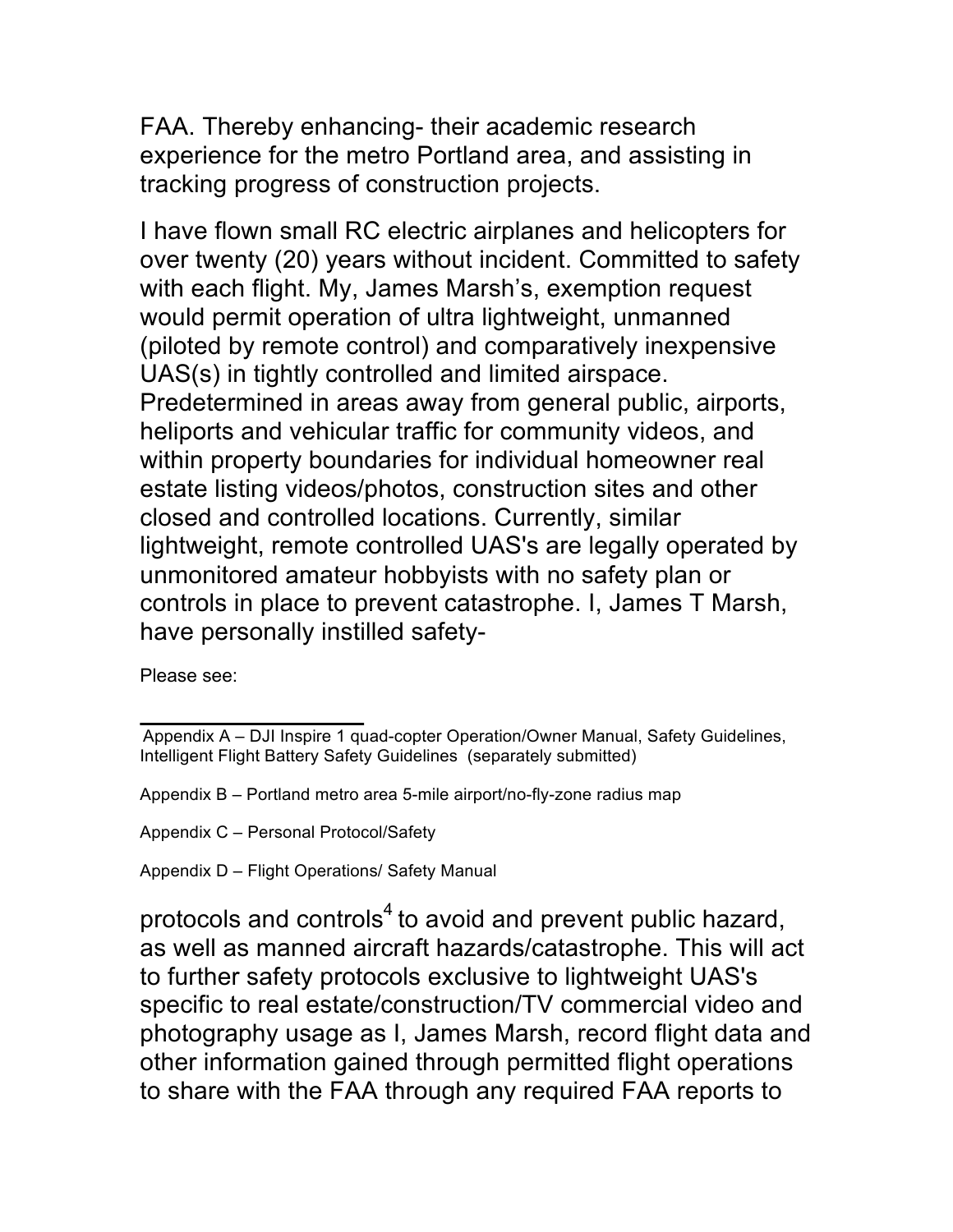assist with future protocol and safety regulation.

## **James T Marsh, Owner/Operator, Beaverton, OR - Section 333 Exemption Petition**

Granting my, James Marsh's, request comports with the Secretary of Transportation's (FAA Administrator's) responsibilities and authority to not only integrate UAS's into the national airspace system, but to "...establish requirements for the safe operation of such aircraft systems [UAS's] in the national airspace system" under Section 333(c) of the Reform Act specific to the use of UAS's for real estate/construction purposes. Further I, James Marsh, will conduct my operations in compliance with the protocols described herein or as otherwise established by the FAA.

For the reasons stated below I, James Marsh, respectfully request the grant of an exemption allowing me to operate ultra light weight, remote controlled UAS's for academic community awareness to benefit/stimulate attraction to the metro Portland area and to enhance real estate listing videos for homeowners who cannot afford expensive manned aircraft for the same purpose, and for land developers that would require expensive and noisy manned aircraft to document construction progress, and finally small local businesses with limited budgets for marketing media. All of which will promote local economic growth through increased employment and increased tax base. Both with public safety in mind by keeping heavier manned aircraft containing combustible fuel that that poses potential public hazard.

## **I. Contact Information:**

James T Marsh, Owner/Operator, HeliTek NW

3812 SW 195<sup>th</sup> Ter, Beaverton, OR 97078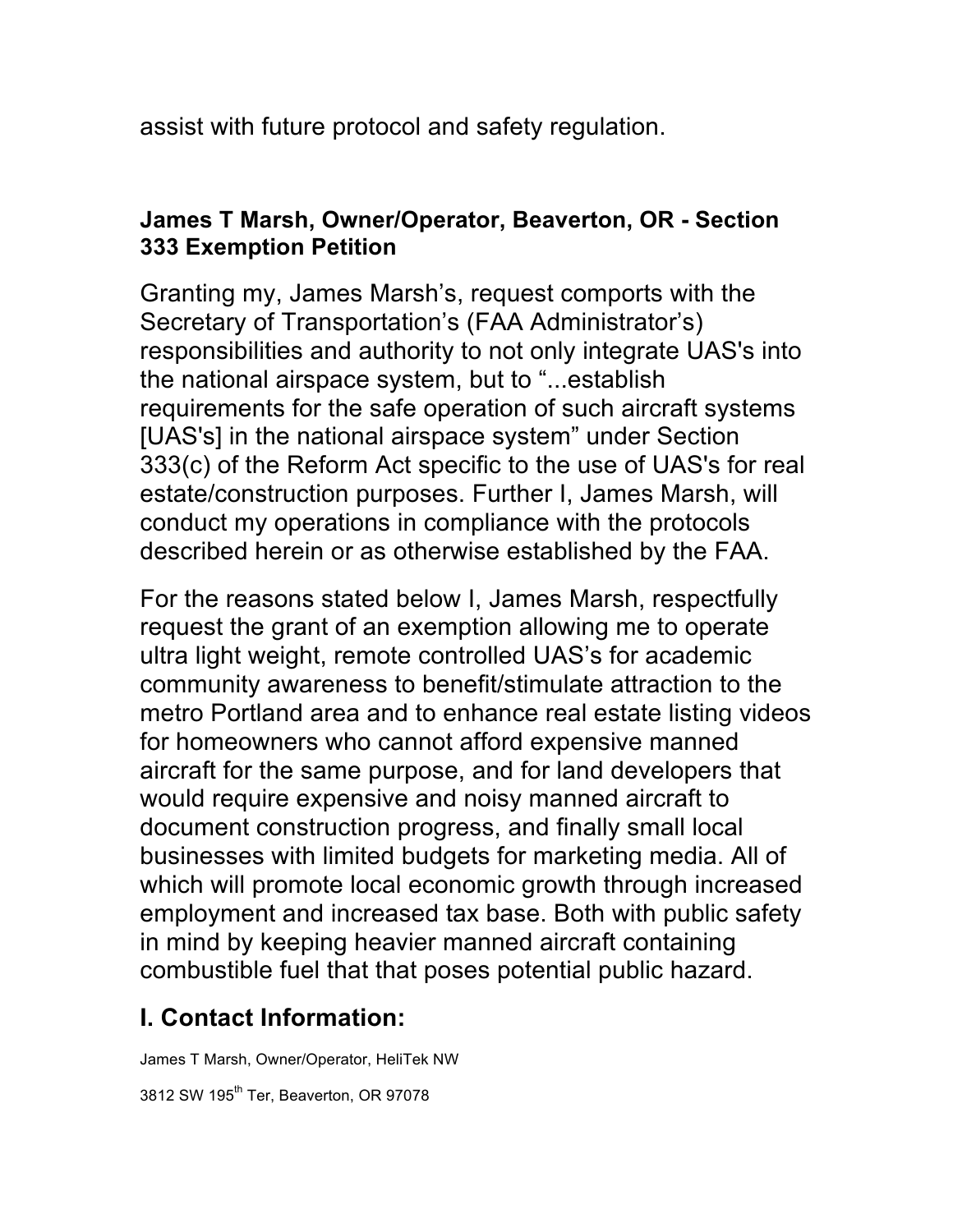## **II**. **The Specific Sections of Title 14 of the Code of Federal Regulations From Which HeliTek NW Requests Exemption are:**

14 CFR 21; 14 C.F.R. 45.23(b); 14 CFR 61.113 (a) & (b); 14 C.F.R. 91, et seq.; 14 CFR 407 (a) (1); 14 CFR 409 (a) (2); and, 14 CFR 417 (a) & (b).

Appendix C - Personal Protocols and Controls

## **III. The Extent of relief James Marsh seeks and the Reason He Seeks Such Relief:**

I, James Marsh, submit this application in accordance with the Reform Act, 112 P.L. 95 §§ 331-334, seeking relief from any currently applicable FARs operating to prevent me, James Marsh, contemplated commercial cinematic, academic and other flight operations within the national airspace system. The Reform Act in Section 332 provides for such integration of civil unmanned aircraft systems into our national airspace system as it is in the public's interest to do so. My, James Marsh's, ultra light weight UAS meets the definition of "small unmanned aircraft" as defined in Section 331 and therefore the integration of my ultra light weight UAS is expressly contemplated by the Reform Act. I would like to operate my ultra lightweight UAS prior to the time period by which the Reform Act requires the FAA to promulgate rules governing such craft. Thereby, providing direct experience and valuable information for formal regulation that can be administered uniformly to all real estate and construction related UAS aerial video and photography. The Reform Act guides the Secretary in determining the types of UAS's that may operate safely in our national airspace system. Considerations include: The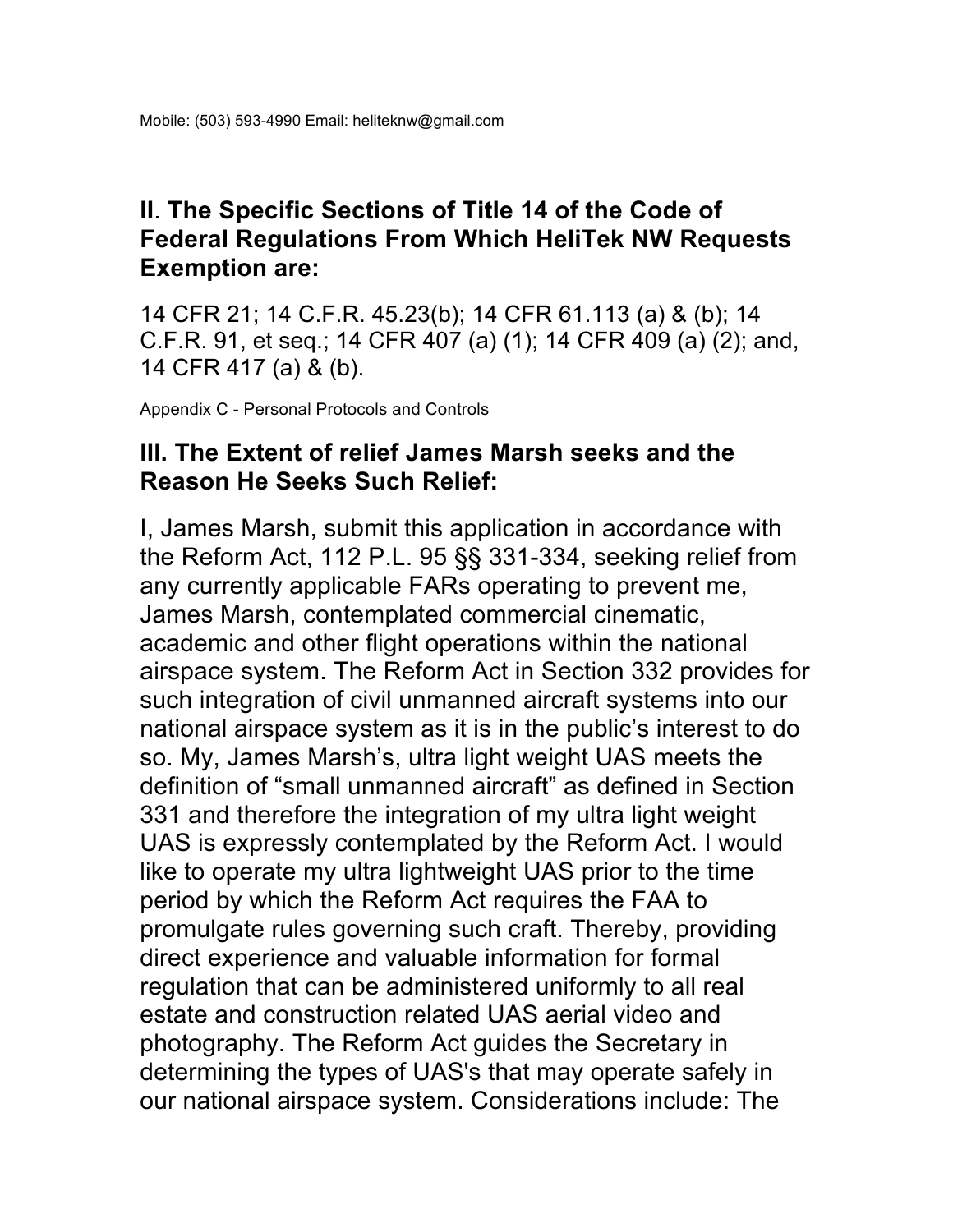weight, size, speed and overall capabilities of the UAS's; Whether the UAS will be operated near airports or heavily populated areas; and, Whether the UAS will be operated by line of sight. 112 P.L. 95 § 333 (a). Each of these items reflects in favor of an exemption for me, James Marsh. My UAS utilizes four (4) counter-rotating propellers for balance, control and stability. My UAS is equipped with GPS and auto return safety technology. Weighing less than seven (7) pounds (far below the maximum 55-pound limit); including camera with gimbal.

I, James Marsh, consider safety as foremost with each flight. My small-unmanned aircraft is designed to hover in place via GPS and operate in less than a 24-knot (15 mph) wind. For safety, stability and fear of financial loss I will not fly in winds exceeding 16 kph (10 mph). Built in safety systems include a GPS mode that allows my UAS to hover in place when radio controls are released. With three modes to choose from, I utilize the *Smart Mode<sup>5</sup>*for aerial videography/photography. This is the safest, most reliable and stable mode to prevent accident and hazard. When pilot communication is lost UAS is designed slowly descend to point of take off, or near the control transmitter when utilizing Dynamic Mode. I do not operate my UAS near airports, Hospitals nor Police heliports, and do not operate near areas where general public is within fifty to one hundred (50-100) yards depending on location, conditions and weather. I am constantly on alert for any manned aircraft (Police/Medical helicopters, etc.) and prepared to land/abort immediately to the nearest and safest ground point should a manned aircraft approach my location or I suspect manned aircraft may approach near my location. I study aeronautical charts prior to each flight so that I may be fully aware of the airspace in which I will be operating. My UAS is capable of vertical and horizontal operations, and are flown only within my line of sight of me, as the remote control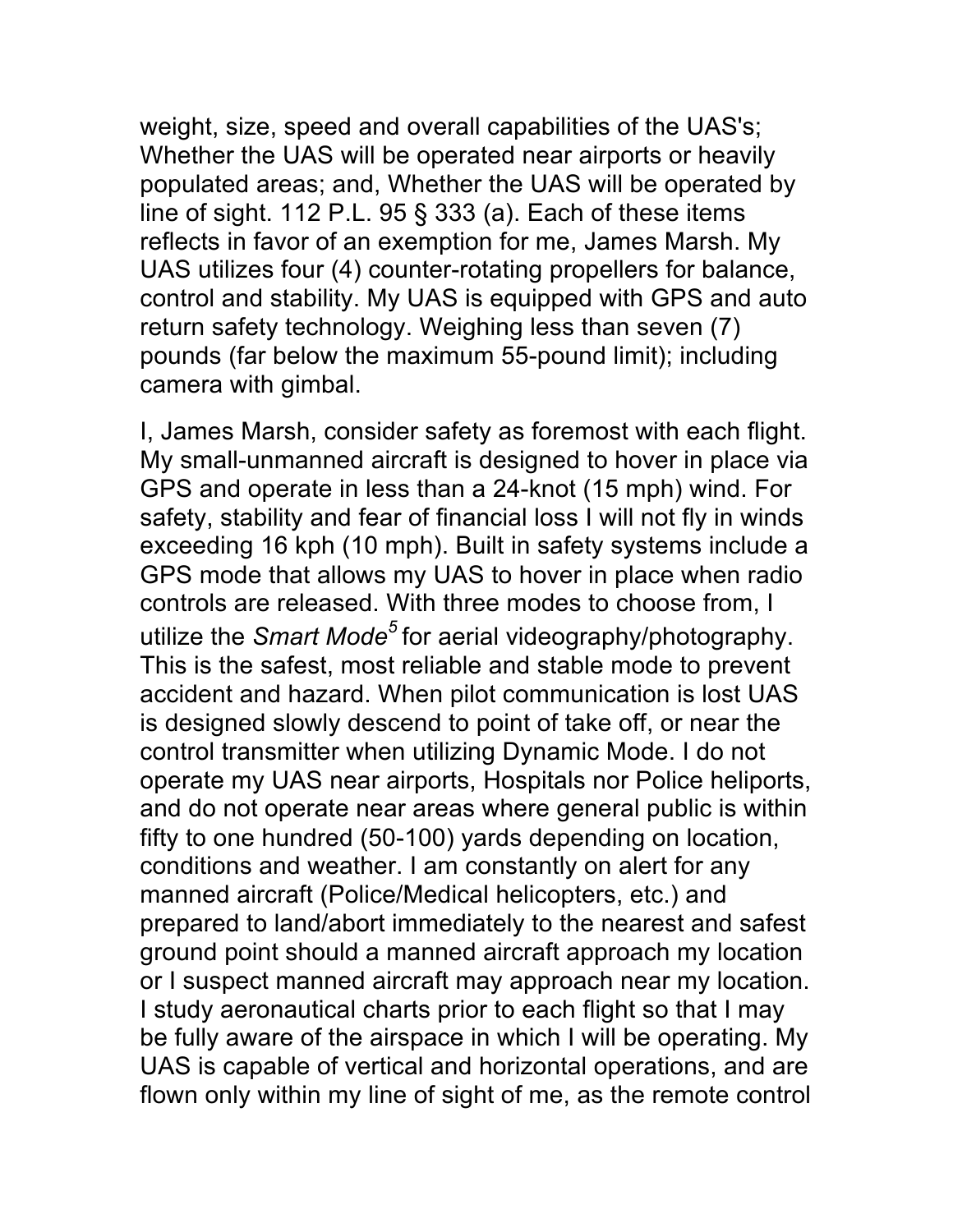## pilot. Utilizing battery power rather than combustible fuels, flights generally last between eight (8) to twelve (12) minutes, with an altitude under four hundred (400) feet.

 $5$  Smart Mode includes safe circle for operation, position hold, self-leveling, altitude command, GPS, return home and dynamic return to home feature, and safety control to return home or land in the event of communication interruption between RC transmitter and UAS. See Appendix A - Operator Manual.

James Marsh, Owner/Operator, Beaverton, OR - Section 333 Exemption Petition

## **James Marsh, Owner/Operator, Beaverton, OR - Section 333 Exemption Petition**

I, James Marsh, utilize a fresh fully charged battery with each flight as a safety precaution; full flight time limit for each battery is fifteen (15) to twenty (20) minutes as tested. I do not operate my UAS at or below manufacture recommend minimum charge levels for operation; preferring to remain well within a safe operating range to insure adequate communication between radio control and UAS to eliminate potential for crash, loss of control or hazard. Our standard reserve levels are 25% and monitored through digital onscreen data-link display. Reserve batteries are at hand with each exercise to insure replacement for sufficient safe level of operation. I do not believe in taking risk that may cause a crash that could create hazard to the public/property/manned aircraft, and have no desire to lose an investment. I have clocked numerous practice flights in remote areas as a hobbyist simulating flights for future commercial use to gain familiarization with the characteristics of this specific UAS's performance under different temperature and weather conditions. I also practice computerized simulated flights to maintain adequate skills and response reflex time. All for the sake of safety.

I, James Marsh, am extremely cautious when operating of my UAS/ultra light weight unmanned aircraft and will not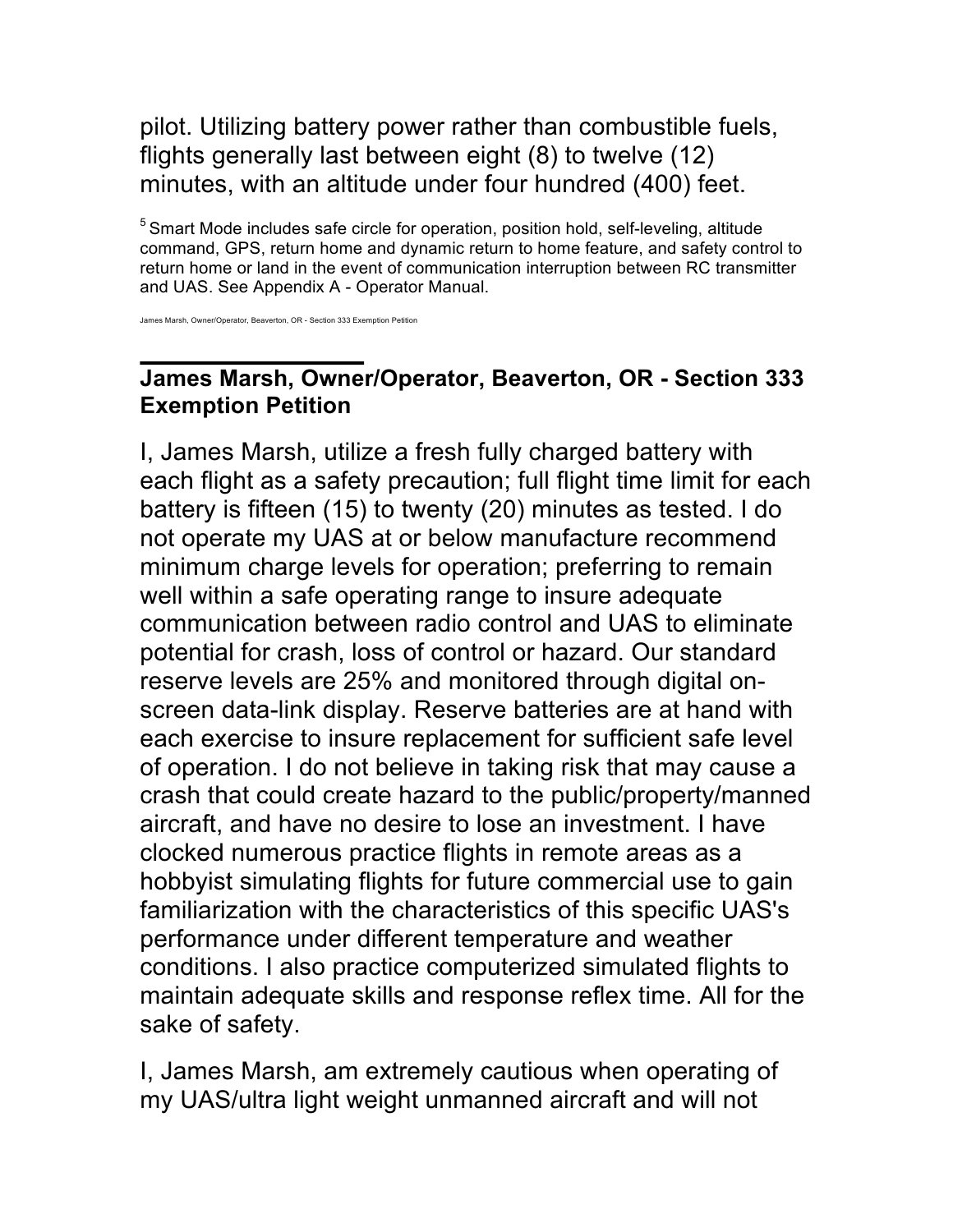"create a hazard to users of the national airspace system or the public." 112 P.L. 95 § 333 (b). Given the small size and weight of my UAS it falls well within Congress's contemplated safety zone when it promulgated the Reform Act and the corresponding directive to integrate UAS's intothe national airspace system. James Marsh's UAS, used in hobby flight, has a demonstrable safety record and does not pose any threat to the general public or national security.

## **IV. How James Marsh's Request Will Benefit the Public As A Whole:**

Aerial videography for geographical awareness and for real estate marketing has been around for a long time through manned fixed wing aircraft and helicopters. For small budget real estate companies and average homeowners the expense of such aerial videography is cost prohibitive. Only large companies and high end Realtors or luxury homeowners can afford to absorb such expense. Depriving non-luxury homeowners and lower budget Realtors from a valuable marketing tool. Manned aircraft pose a threat to the public through potential catastrophic crash. Many of them resulting in loss of life to both flight crew and public on the ground. Each with combustible fuel that exploded and burned on impact. Police helicopters have made emergency hard landings within city limits. My, James Marsh's, UAS pose no such threat since size and lack of combustible fuel alleviates any potential threat to the public.

Congress has already proclaimed that it is in the public's interest to integrate commercially flown UAS's into the national airspace system, hence the passing of the Reform Act. Granting my, James Marsh's, exemption request furthers the public interest through academic/visual awareness of the geographical benefits in and around the metro Portland area. My ultra lightweight UAS is battery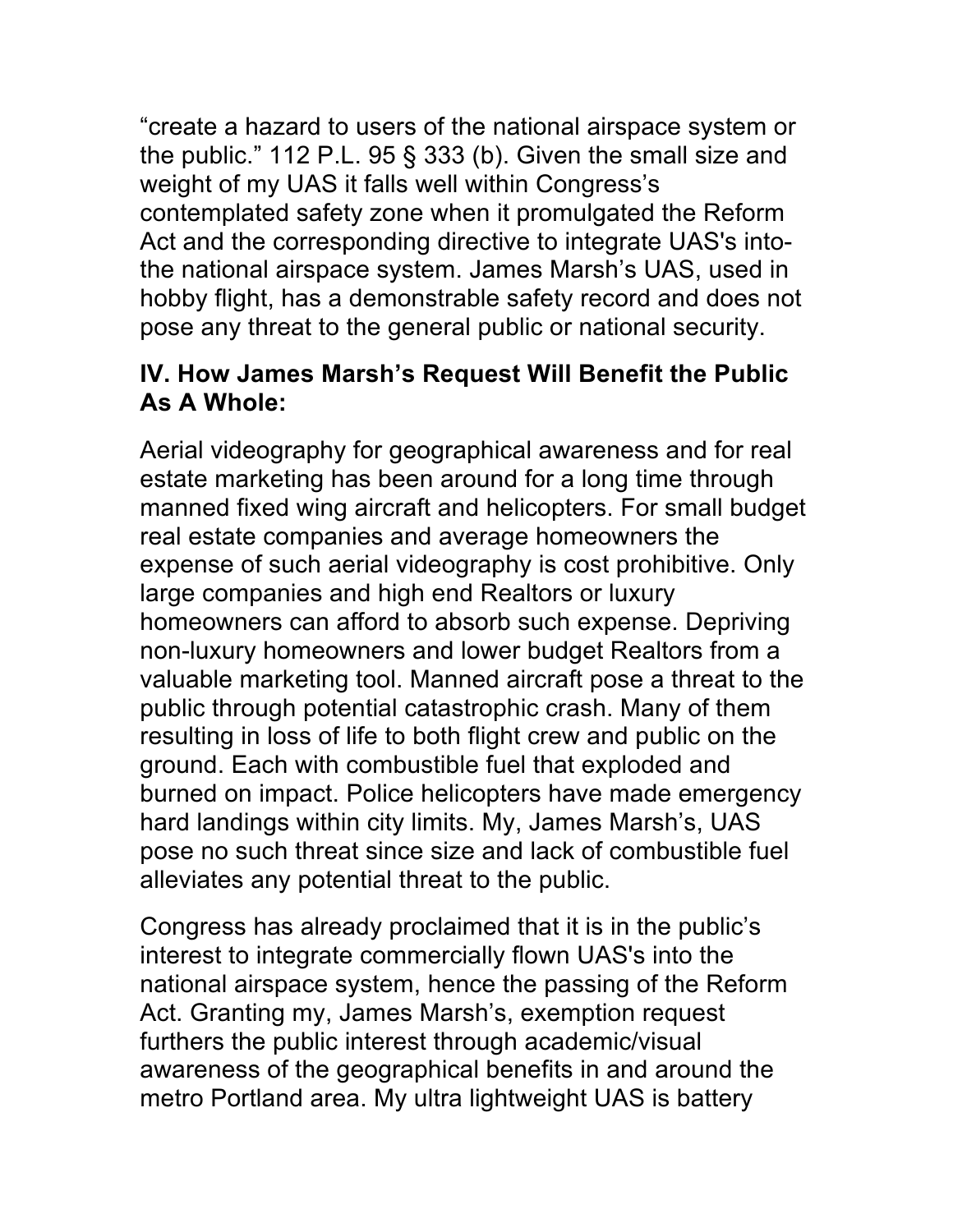powered and creates no emissions that can harm the environment. The consequence of my ultra lightweight UAS crashing is far less than a full size helicopter or fixed wing aircraft; which are heavy, contain combustible fuel and cancause catastrophic devastation to the public.

Owner/Operator, Beaverton, OR - Section 333 Exemption

## **James Marsh, Owner/Operator, Beaverton, OR - Section 333 Exemption Petition**

The public's interest is furthered by minimizing ecological and crash threat by permitting aerial video/photo capture through my battery operated ultra light weight UAS's. Permitting me, James Marsh, to immediately fly within national air space furthers economic growth. Granting my exemption request substantially furthers the economic impact for the metro Portland community for companies looking to relocate or build in the Portland metro area as well as individuals looking to relocate for career advancement through academic and geographical awareness. Both of which serve as a stimulus to the community.

## **V. Reasons Why James Marsh's Exemption Will Not Adversely Affect Safety Or How The Exemption Will Provide a Level of Safety At Least Equal To Existing Rule:**

My, James Marsh's, exemption will not adversely affect safety. Quite the contrary, for the reasons stated permitting me, James Marsh, to log more flight time in FAA controlled airspace, with communication with the FAA, will allow me to contribute to the innovation and implementation of new and novel, as of yet undiscovered safety protocols for Realtors that can be embraced by the NAR, AAR, and TAR for development in cooperation with the FAA. In addition I, James Marsh, submit the following representations of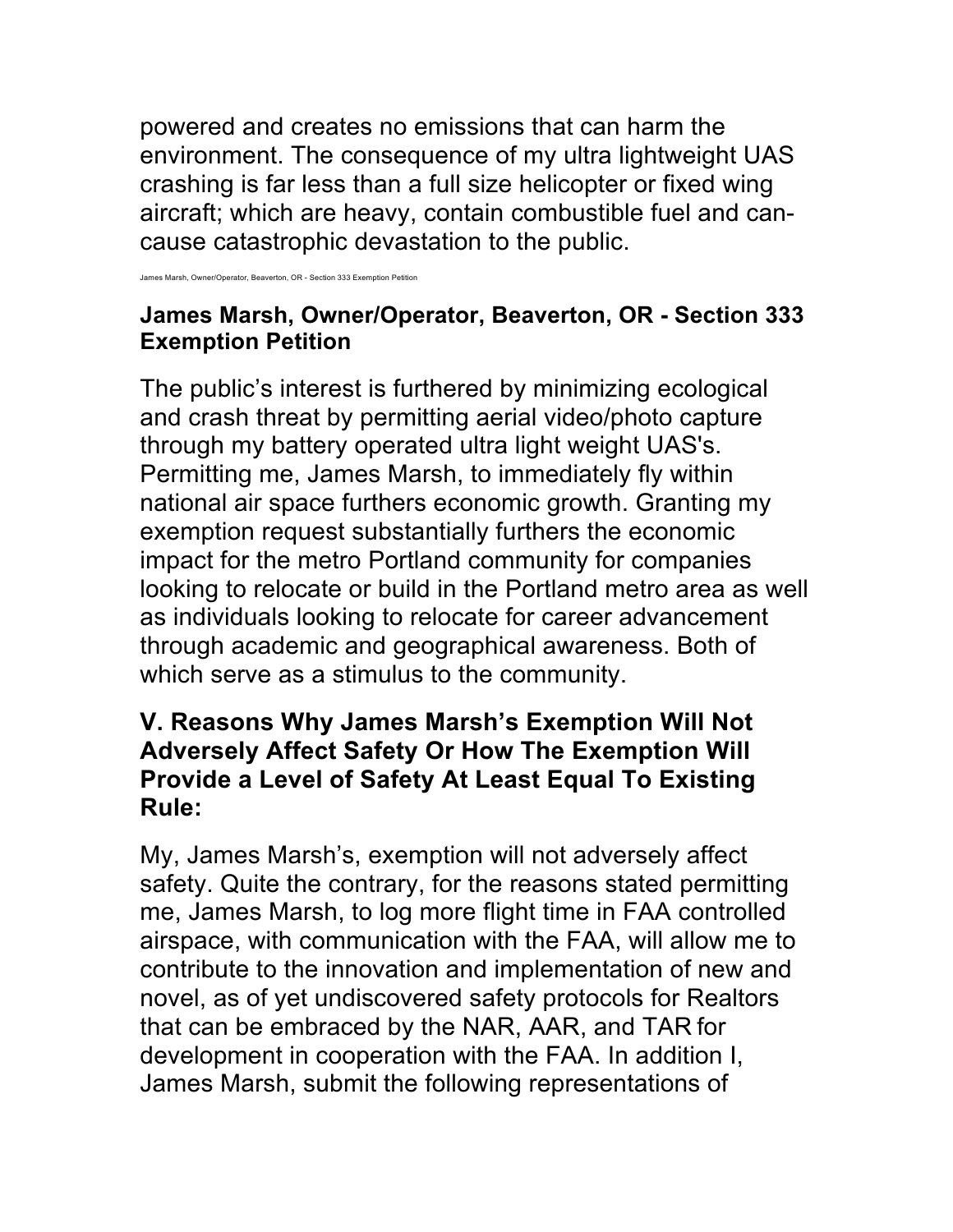enhancements to current aerial videography and photography for real estate and construction:

My UAS weighs less than 7 pounds complete with a small ultra light weight high quality camera; I only operate my UAS below 400 feet (within the 400 foot permissible ceiling set by the FAA Modernization and Reform Act of 2012);

My UAS only operate for 8-12 minutes per flight; I land my UAS prior to manufacturer recommended minimum level of battery power; I pilot my UAS through remote control only by line of sight; My UAS has GPS a flight safety feature whereby it hovers and then slowly lands if communication with the remote control pilot is lost; I actively analyze flight data and other sources of information to constantly update and enhance safety protocols; I only operate in reasonably safe environment that are strictly controlled, are away from power lines, elevated lights, airports and actively populated areas; I conduct extensive pre-flight inspections and protocol, during which safety carries primary importance; I always obtains all necessary permissions prior to operation; and, I have procedures in place to abort flights in the event of safety breaches or potential danger.

## **James Marsh, Owner/Operator, Beaverton, OR - Section 333 Exemption Petition**

My, James Marsh's, safety protocols provide a level of safety equal to or exceeding existing rules. It is important to note that absent the integration of commercial UAS into our national airspace system, helicopters are the primary means of aerial video and photography for community awareness, real estate, construction and TV commercials. While the safety record of such helicopters is remarkably astounding, there has been local incident involving loss of life as well as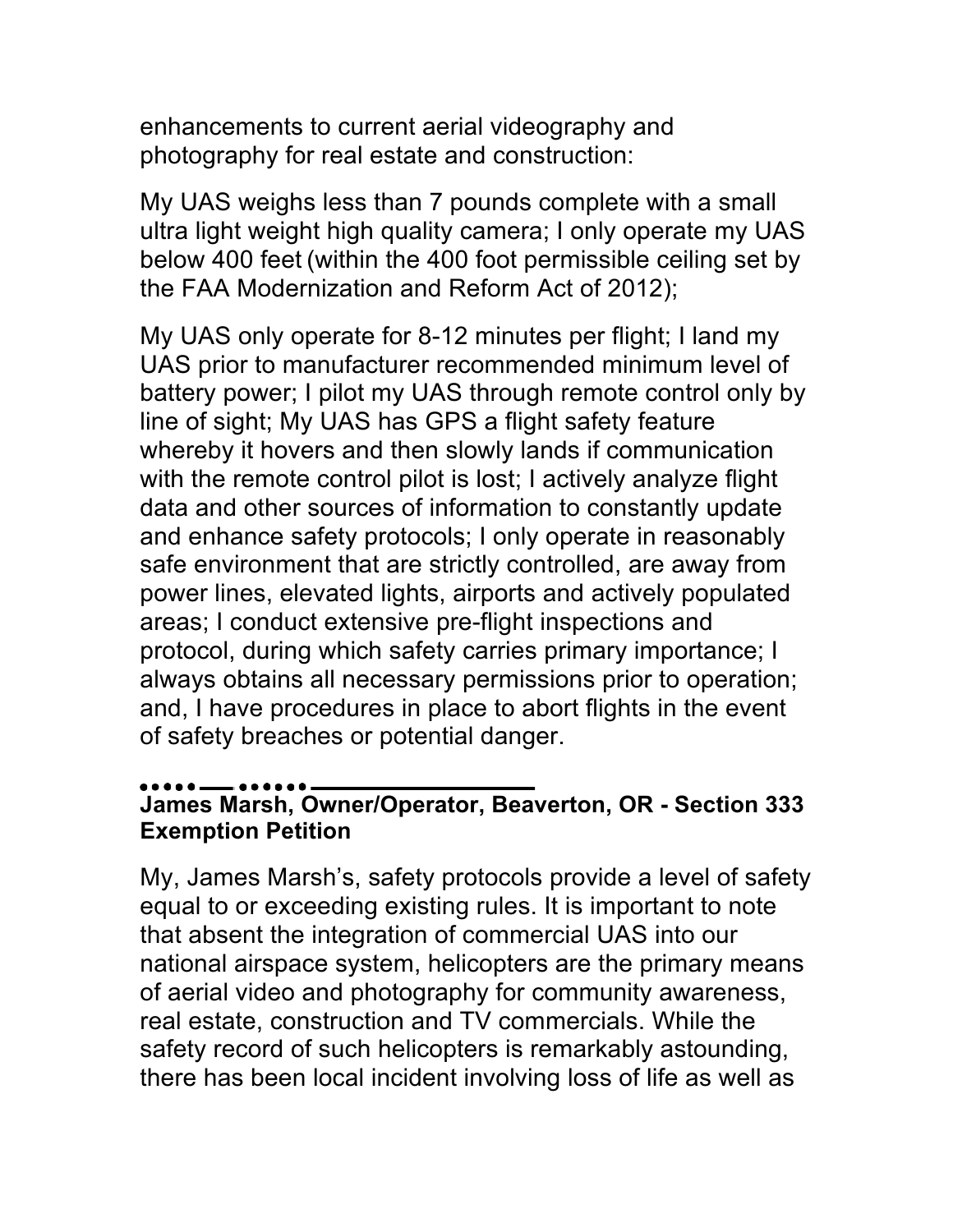extensive property damage; it is far safer to operate a battery powered ultra light weight UAS.

First, the potential loss of life is diminished because UAS's carry no people on board and I only operate my UAS in specific areas away from mass populations. Second, there is no fuel on board a UAS and thus the potential for fire or explosions is greatly diminished.

Third, the small size and extreme maneuverability of my UAS allow me to remotely pilot away from and avoid hazards quickly and safely. Lastly, given its small size and weight, even when close enough to capture amazing images, my UAS need not be so close to the objects they are focused on through the technology and use of post editing software allowing pan and zoom.

Accordingly, my UAS has been experimentally operated for familiarization/competency and will continue to operate at and above current safety levels.

## **VI. A Summary The FAA May Publish in the Federal Register:**

A. 14 C.F.R. 21 and 14 C.F.R. 91: Airworthiness Certificates, Manuals and The Like.

14 C.F.R. 21, Subpart H, entitled Airworthiness Certificates, sets forth requirements for procurement of necessary airworthiness certificates in relation to FAR § 91.203(a)(1). The size, weight and enclosed operational area of my, Douglas Trudeau's, UAS permits exemption from Part 21 because my UAS meets (and exceeds) an equivalent level of safety pursuant to Section 333 of the Reform Act. The FAA is authorized to exempt aircraft from the airworthiness certificate requirement under both the Act (49 U.S.C. § 44701 (f)) and Section 333 of the Reform Act. Both pieces of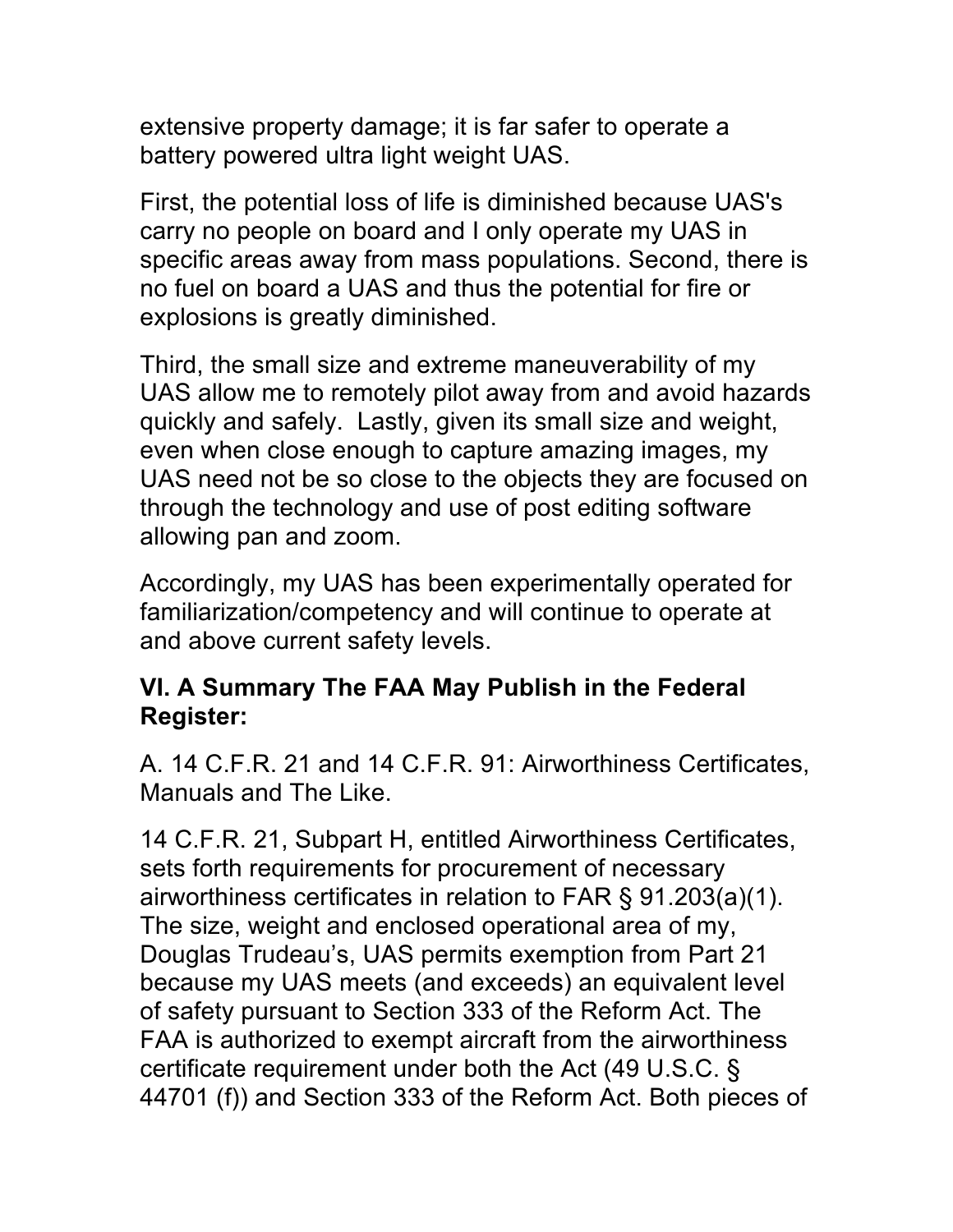legislation permit the FAA to exempt UAS's from the airworthiness certificate requirement in consideration of the weight, size, speed, maneuverability and proximity to areas such as airports and dense populations. My, James Marsh's, current and projected UAS's meet or exceed each of the elements.

14 C.F.R. 91.7(a) prohibits the operation of an aircraft without an airworthiness certificate. As no such certificate will be applicable in the form contemplated by the FARs, this Regulation is inapplicable.

14 C.F.R. § 91.9 (b) (2) requires an aircraft flight manual in the aircraft. As there are no on board pilots or passengers, and given the size of the UAS's, this Regulation is inapplicable. An equivalent level of safety will be achieved by maintaining a safety/flight manual delineating areas of where safety can be defined.<sup>10</sup> The FAA has previously issued exemptions to this regulation in Exemption Nos. 8607, 8737, 8738, 9299, 9299A, 9565, 9565B, 10167, 10167A, 10602, 10700 and 32827.

14 C.F.R. § 91.121 regarding altimeter settings is inapplicable insofar as my UAS utilizes electronic global positioning systems with a barometric sensor.

14 C.F.R. § 91.203 (a) and (b) provides for the carrying of civil aircraft certifications and registrations. They are inapplicable for the same reasons described above. The equivalent level of safety will be achieved by maintaining any such required certifications and registrations by me, James Marsh.

14 C.F.R. § 45.23: Marking of The Aircraft.

Applicable Codes of Federal Regulation require aircraft to be marked according to certain specifications. My UAS are, by definition, unmanned. They therefore do not have a cabin,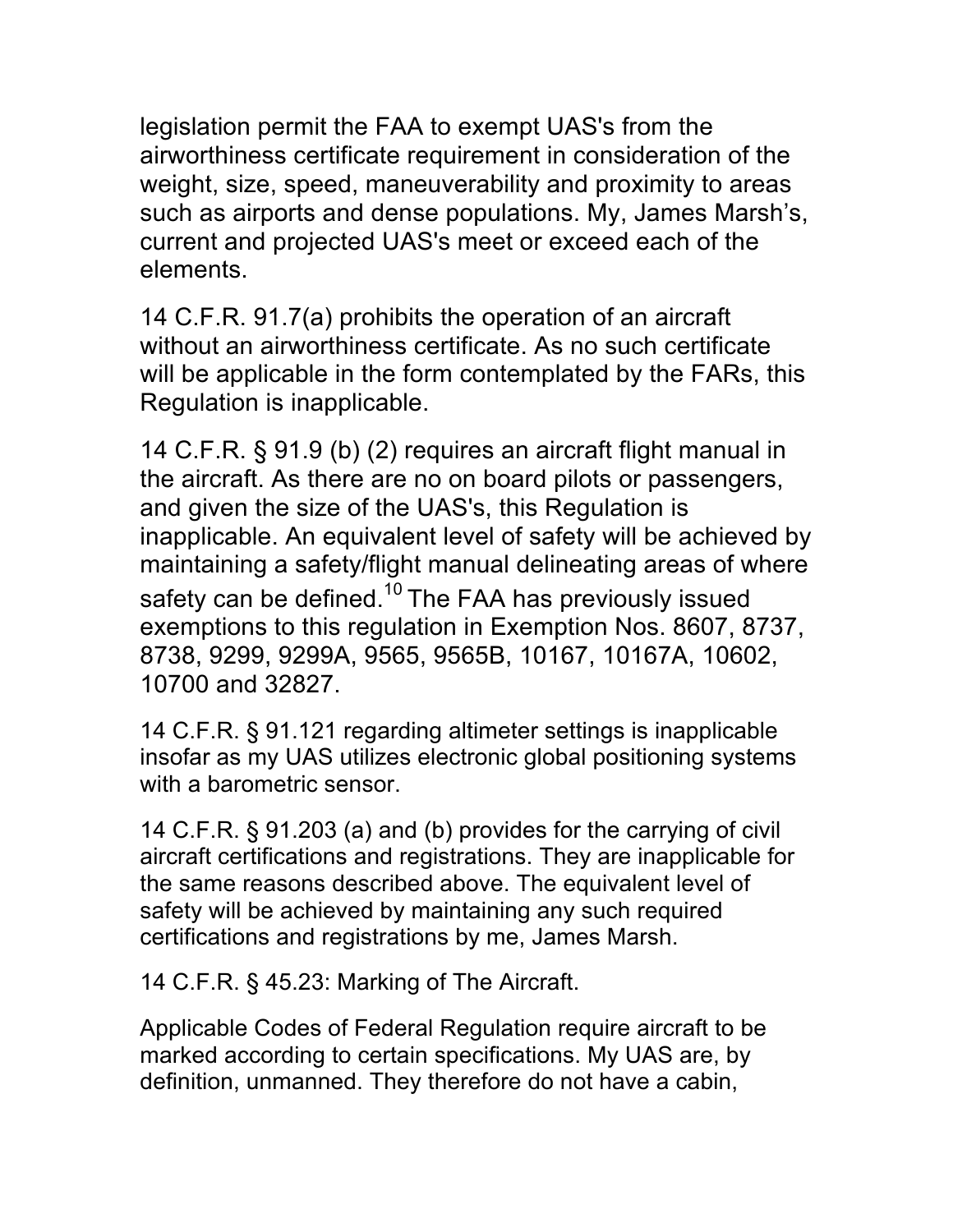cockpit or pilot station on which to mark certain words or phrases. Further, two-inch lettering is difficult to place on such small aircraft with dimensions smaller that minimal lettering requirement. Regardless, I will mark its UASs in the largest possible lettering by placing the word "EXPERIMENTAL" on its fuselage as required by 14 C.F.R. §45.29 (f) so that I the pilot, or anyone assisting me as a spotter with the UAV will see the markings. The FAA has previously issued exemptions to this regulation through Exemptions Nos. 8738, 10167, 10167A and 10700.

14 C.F.R. § 61.113: Private Pilot Privileges and Limitations: PIC.

Pursuant to 14 C.F.R. §§ 61.113 (a) & (b), private pilots are limited to non-commercial operations. I, James Marsh, can achieve an equivalent level of safety as achieved by current Regulations because my UAS does not carry any pilots or passengers. Further, while helpful, a pilot license will not ensure remote control piloting skills. The risks attended to the operation of my UAS is far less than the risk levels inherent in the commercial activities outlined in 14 C.F.R. § 61, et seq. Thus, allowing me, James Marsh, to operate my UAS meet and exceed current safety levels in relation to 14 C.F.R. §61.113 (a) & (b).

14 C.F.R. 91.119: Minimum Safe Altitudes.

14 C.F.R. § 91.119 prescribes safe altitudes for the operation of civil aircraft. It allows helicopters to be operated at lower altitudes in certain conditions. My UAS will never operate at an altitude greater than 400 AGL; safely below the standard of 400 AGL. I, James Marsh, will however operate my UAS in safe areas away from public and traffic, providing a level of safety at least equivalent to or below those in relation to minimum safe altitudes. Given the size, weight, maneuverability and speed of my UAS, an equivalent or higher level of safety will be achieved.

14 C.F.R. 91.405 (a); 407 (a) (1); 409 (a) (2); 417(a) & (b): Maintenance Inspections.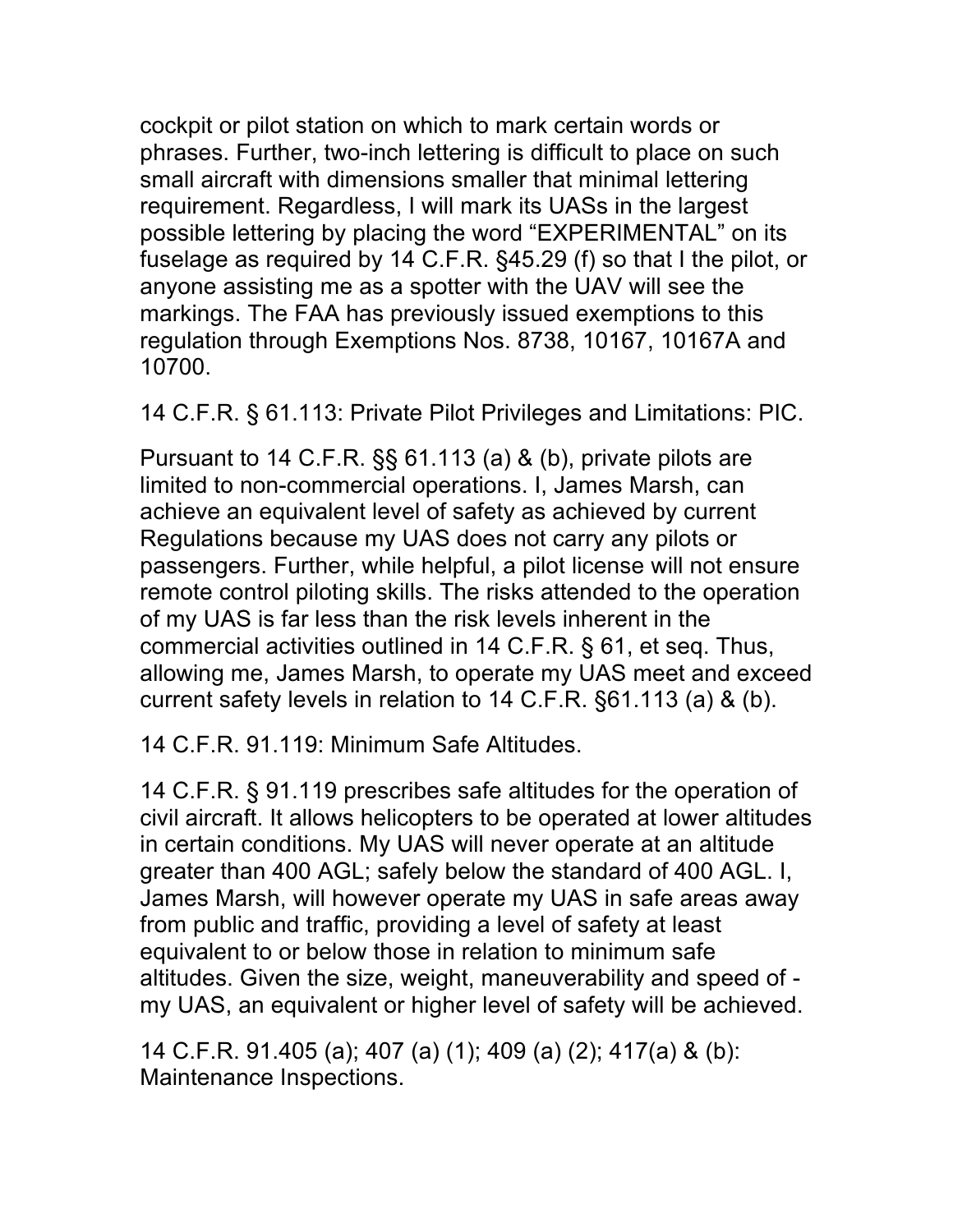| C. |  |
|----|--|
| D. |  |
| Е. |  |

Appendix C - Safety/Flight Manual

rsh, Owner/Operator, Beaverton, OR - Section 333 Exemption

## **James Marsh, Owner/Operator, Beaverton, OR - Section 333 Exemption Petition**

The above-cited Regulations require, amongst other things, aircraft owners and operators to "have [the] aircraft inspected as prescribed in subpart E of this part and shall between required inspections, except as provided in paragraph (c) of this section, have discrepancies repaired as prescribed in part 43 of this chapter. . . ."

These Regulations only apply to aircraft with an airworthiness certificate. They will not, therefore, apply to my, James Marsh's, UAS. However, as a safety precaution I inspect my UAS before and after each flight.

A Summary The FAA May Publish in the Federal Register: A. 14 C.F.R. 21 and 14 C.F.R. 91: Airworthiness Certificates, Manuals and The Like. 14 C.F.R. 21, Subpart H, entitled Airworthiness Certificates, sets forth requirements for procurement of necessary airworthiness certificates in relation to FAR § 91.203(a)(1). The size, weight and enclosed operational area of my UAS permits exemption from Part 21 because my, James Marsh's, UAS meets an equivalent level of safety pursuant to Section 333 of the Reform Act. The FAA is authorized to exempt aircraft fromthe airworthiness certificate requirement under both the Act (49 U.S.C. § 44701 (f)) and Section 333 of the Reform Act. Both pieces of legislation permit the FAA to exempt UAS's from the airworthiness certificate requirement in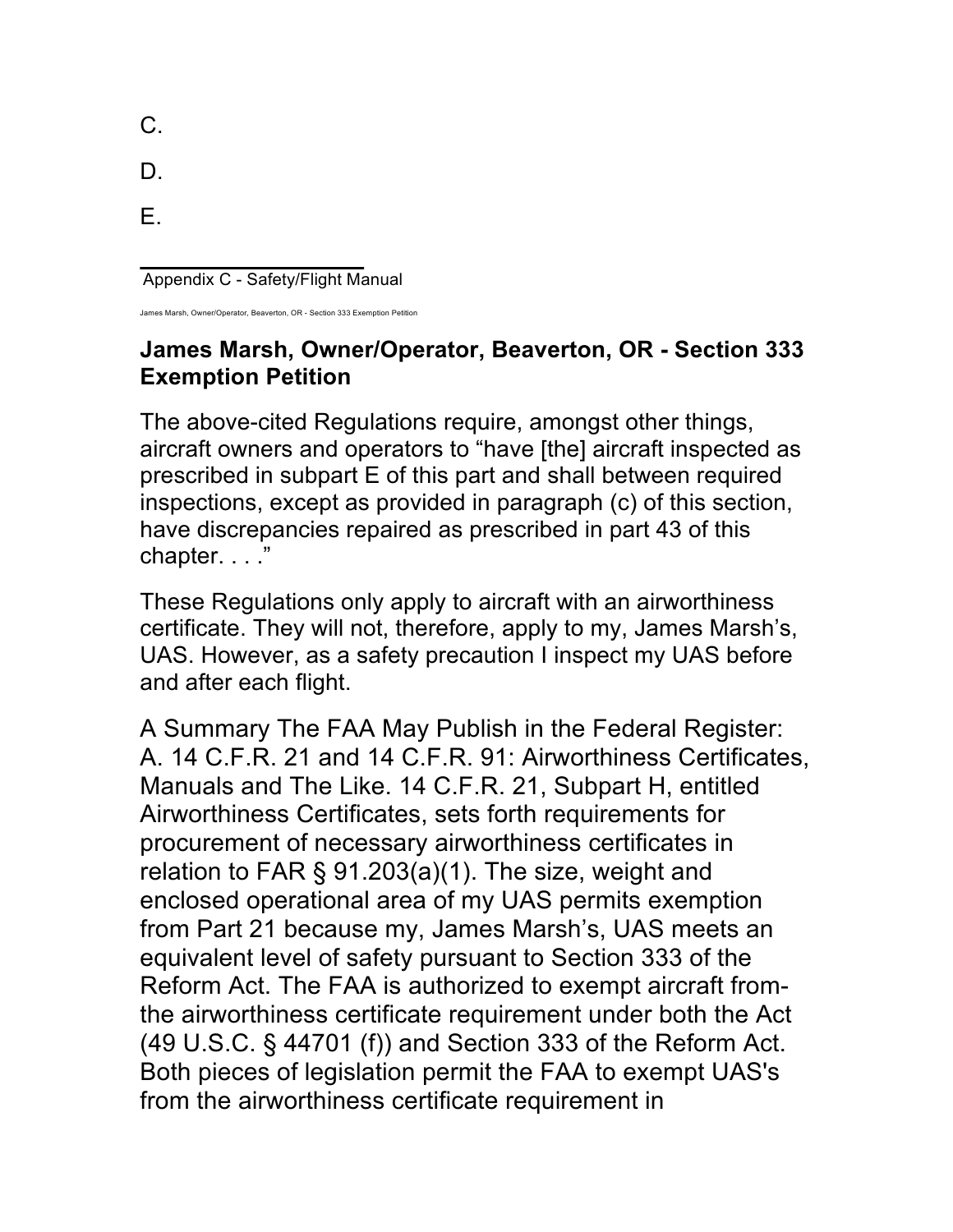consideration of the weight, size, speed, maneuverability and proximity to areas such as airports and dense populations. My UAS meets or exceeds each of the elements. 14 C.F.R. 91.7(a) prohibits the operation of an aircraft without an airworthiness certificate. As no such certificate will be applicable in the form contemplated by the FARs, this Regulation is inapplicable. 14 C.F.R. § 91.9 (b) (2) requires an aircraft flight manual in the aircraft. As there are no pilots or passengers, and given the size of the UAS's, this Regulation is inapplicable. An equivalent level of safety will be achieved by maintaining a manual. The FAA has previously issued exemptions to this regulation in Exemption Nos. 8607, 8737, 8738, 9299, 9299A, 9565, 9565B, 10167, maintenance program that involves regular software updates and curative measures for any damaged hardware. Therefore, an equivalent level of safety will be achieved.

## **In summary, James Marsh seeks an exemption from the following Regulations:**

14 C.F.R. 21, subpart H; 14 C.F.R. 45.23(b); 14 C.F.R. §§ 61.113 (a) & (b); 14 C.F.R. § 91.7 (a); 14 C.F.R. § 91.9 (b)(2); 14 C.F.R. § 91.103(b); 14 C.F.R. § 91.109; 14 C.F.R. § 91.119; 14 C.F.R. § 91.121; 14 C.F.R. § 91.151(a); 14 C.F.R. §§ 91.203(a) and (b); 14 C.F.R. § 91.405 (a); 14 C.F.R. § 91.407 (a)(1); 14 C.F.R. § 91.409 (a)(2); 14 C.F.R. § 91.409 (a) (2); and, 14 C.F.R. §§ 91.417 (a) & (b) to commercially operate my, James Marsh's, small unmanned vehicle/lightweight unmanned aircraft vehicle in community awareness and real estate operations, and to develop economic platforms for real estate to enhance theexperience of those seeking to relocate to the metro Portland area. Currently, area awareness and real estate aerial videography/photography relies primarily on the use of larger aircraft running on combustible fuel. Posing potential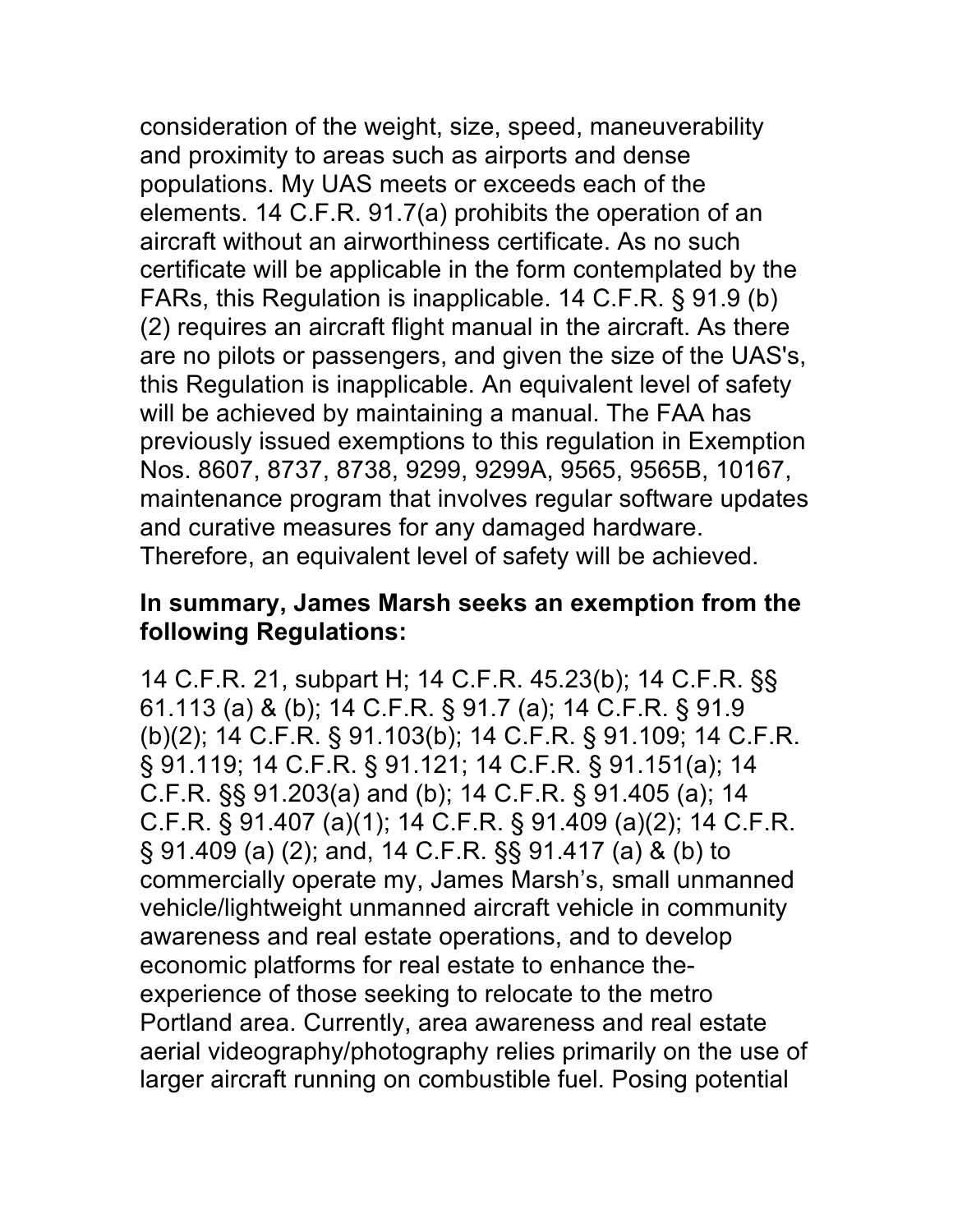risk to the public. Granting my, James Marsh's, request for exemption will reduce current risk levels and thereby enhance safety. My UAS craft do not contain potentially explosive fuel, is smaller, lighter and more maneuverable than conventional real estate video and photographic aircraft with much less flight time. Further, I operate at lower altitudes and in controlled airspace eliminating potential public risk flying to and from established airfields. I, James Marsh, have been informally analyzing flight information and will compile safety protocols and the implementation of a flight operations manual for real estate usage that exceeds currently accepted means and methods for safe flight. Formal collection of information shared with the FAA will enhance the FAA's internal efforts to establish protocols for complying with the FAA Modernization and Reform Act of 2012. There are no personnel on board my, James Marsh's, UAS and therefore the likelihood of death or serious bodily injury is significantly diminished. My, James Marsh, operation of my UAS, weighing less than 7 pounds and travelling at lower speeds within limited areas will provide an equivalent level of safety as that achieved under current FARs. Accordingly I, James Marsh, respectfully request that the FAA grant my exemption request and am willing to cooperate in sharing information to benefit the FAA, safety of manned aircraft, and the general public at large.

Respectfully submitted,

James T Marsh, Owner Operator, HeliTek NW

3812 SW 195<sup>th</sup> Ter, Beaverton, OR 97078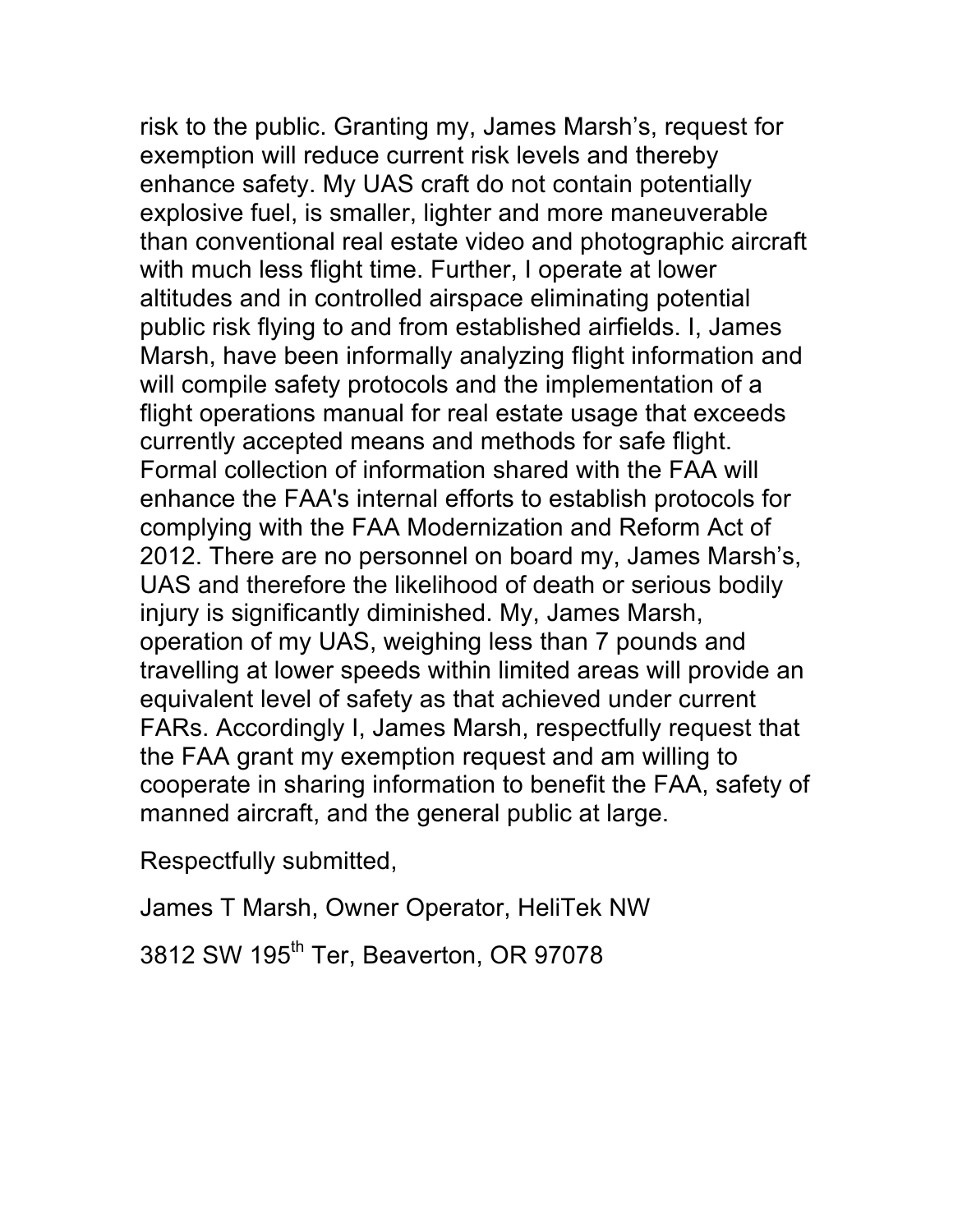# **Appendix A**

**DJI Inspire 1 Manuals-Submitted Separately**

## **Appendix B** Five Mile Radius Restricted Flight Areas

Portland, Oregon Metro Area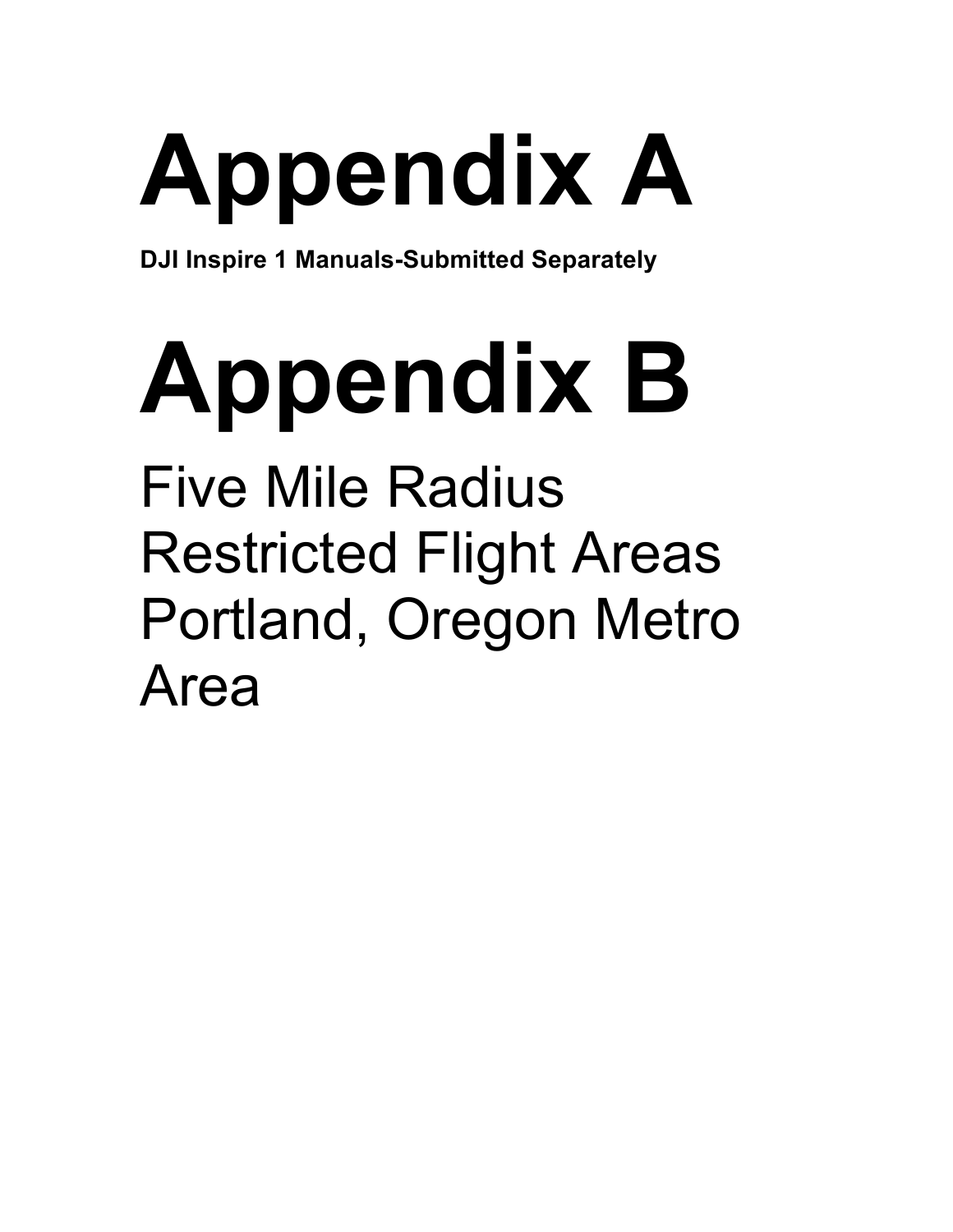### No FLY Zones | DJI http://www.dji.com/fly-safe/category-mc



| No FLY Zones List |             |                              | Search:                      |  |
|-------------------|-------------|------------------------------|------------------------------|--|
| Cattegory         | <b>Zome</b> | City                         | Aimportt<br>۰                |  |
| Category A        | Australia   | Adelaide Airport             | Adelaide Airport             |  |
| Category A        | Australia   | Aeroglen                     | Cairns International Airport |  |
| Category A        | Australia   | Bilinga                      | Gold Coast Airport           |  |
| Category A        | Australia   | <b>Brisbane Airport</b>      | <b>Brisbane Airport</b>      |  |
| Category A        | Australia   | Darwin International Airport | Darwin International Airport |  |
| Category A        | Australia   | Garbutt                      | Townsville Airport           |  |

### 1 of 2 1/7/15, 11:00 AM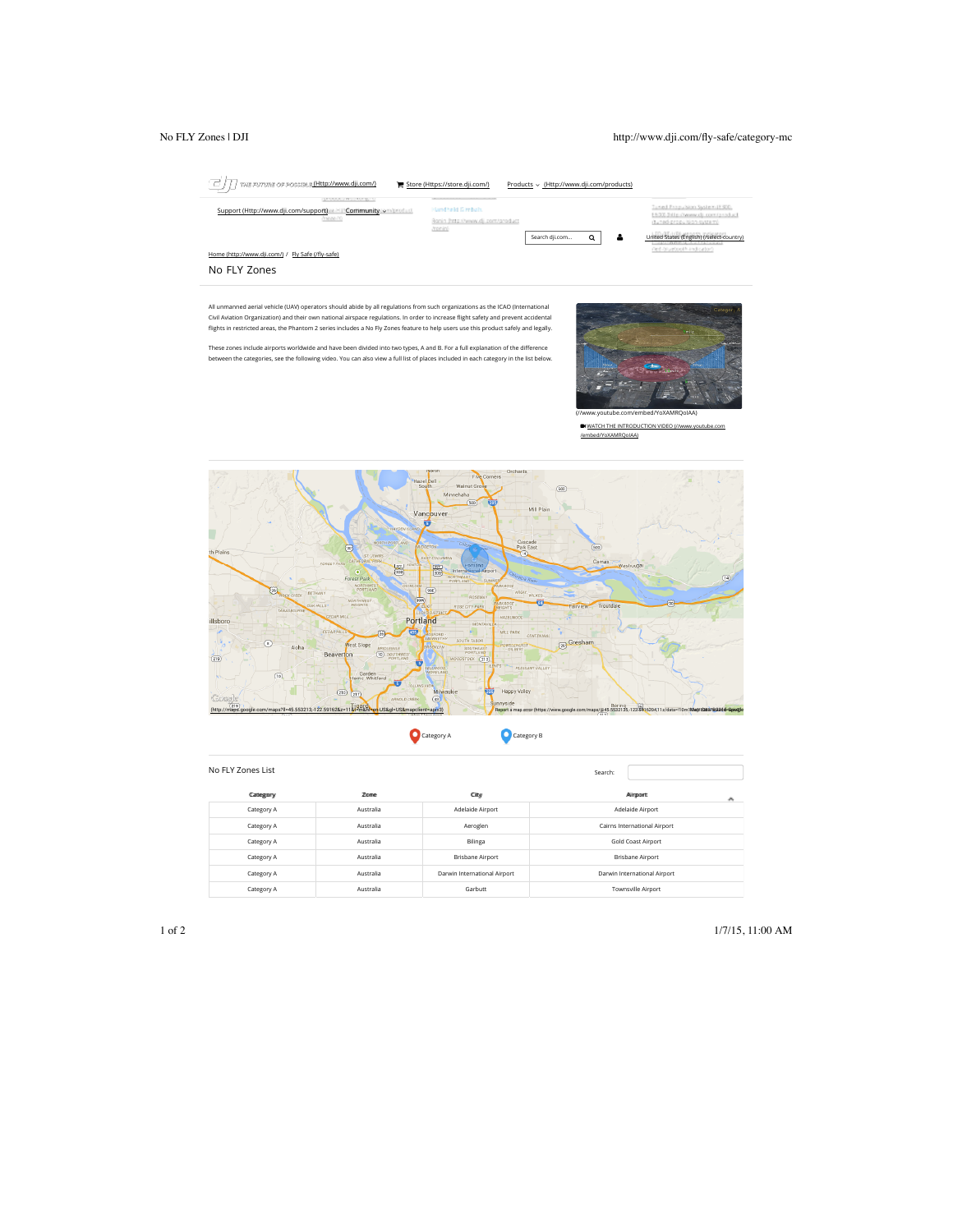## **Appendix D**  James Marsh Personal Protocols and Controls

## **Protocols and Controls**

Aerial Construction and Real Estate Videos/Photos

Safety for public on the ground as well as manned aircraft above is an essential and utmost consideration for aerial videos and photography. As such, safety protocols and controls must be implemented through pre-flight preparation and during flight.

## **Pre-Flight Protocol:**

Check batteries with voltage meter to insure fully charged and ready for use. Inspect batteries for damage or leakage that may affect proper operation. Inspect propellers for cracks, chips or damage that may cause sudden loss of propulsion or unmanageable/uncontrolled flight. Check weather forecasts for wind advisory or other conditions that my impact flight. Consult five (5) mile radius map for airport vicinity. Consult aeronautical charts for airspace identification and other flight considerations.

 $\circ$  Contact respective airport to advise of estimated flight time, estimated flight duration, estimated elevation of flight, and any other pertinent information.

Inspect flight area for  $\circ$  vicinity of public safety helipads/heliports  $\circ$ vicinity of medical helipads/heliports  $\circ$  vicinity of light poles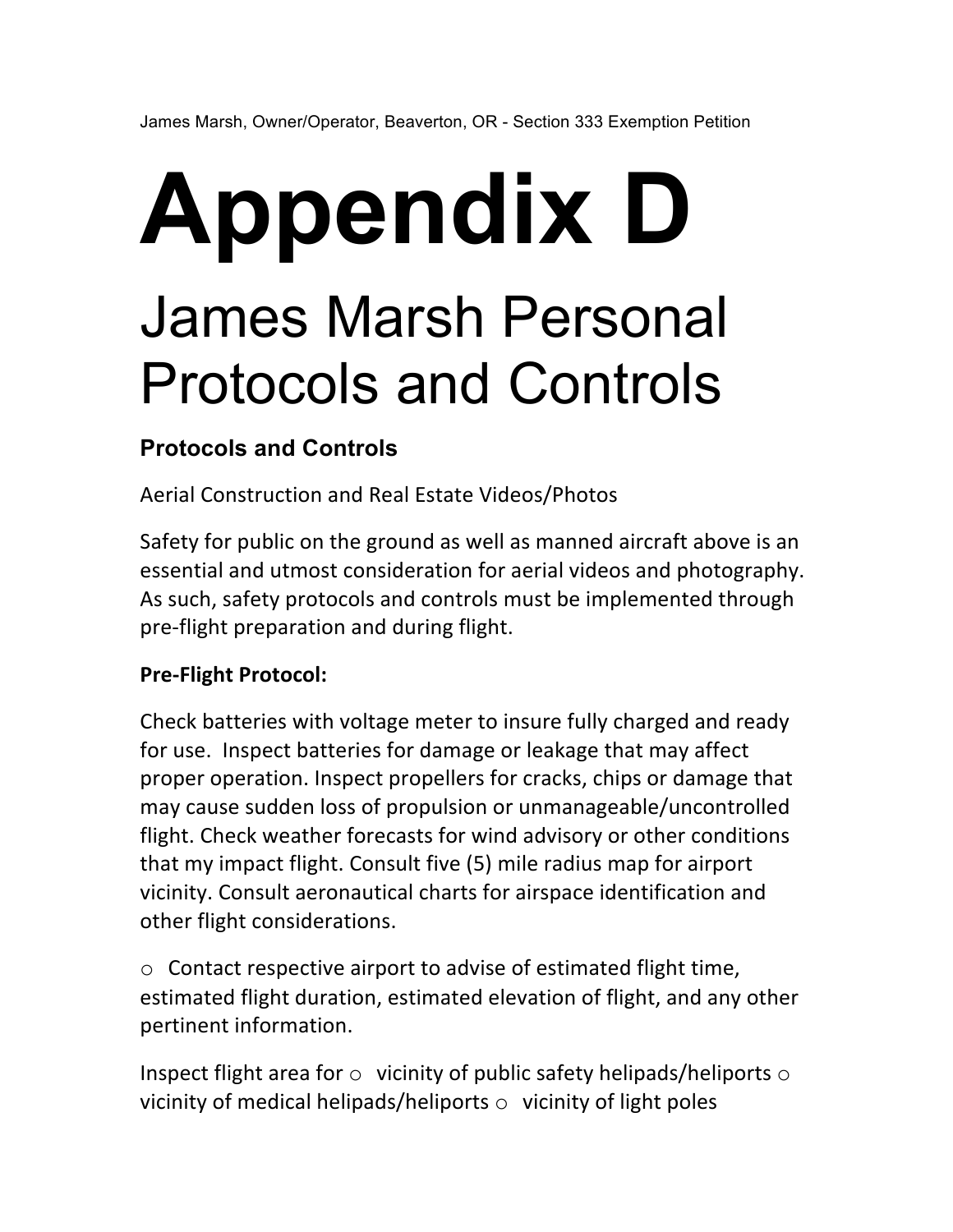$\circ$  vicinity or utility wires  $\circ$  vicinity of trees  $\circ$  flocks of birds that may cause interference and potential flight impact  $\circ$  vicinity of any elevated obstructions that may pose potential flight hazard  $\circ$  vicinity of roadways with moderate to heavy traffic that can be distracted  $\circ$ public gatherings that may attract viewers  $\circ$  optional point of control for best visual site of UAS while in flight

Takeoff and landing  $\circ$  inspect area for best and safest point of takeoff and landing  $\circ$  if in a subdivision or area that is within 150 feet of a residential street, post warning sign(s)/stand(s) "Attention Aerial Photography In Progress - Remain Back 150 Feet "

## **UAS SYSTEMS CHECK:**

- o VERIFY AIRCRAFT SYSTEMS STATUS CHECKLIST PRIOR TO TAKEOFF
- $\circ$  VERIFY IMU AND COMPASS CALIBRATION STATUS PRIOR TO TAKEOFF. RECALIBRATE IF NEEDED

## **Flight Protocol:**

Takeoff and land from same location remain alert to birds, sound or aircraft, curious public, and approaching vehicles do not allow anyone to engage in conversation or distract the remote control pilot restrict flight to minimal elevation sufficient to acquire desired results remained prepared for emergency landing at all times pay attention to flight time and 25% battery reserve

 $\circ$  if possible set a timer as a safety alert land UAS and shut down propulsion immediately following landing

<u>......</u>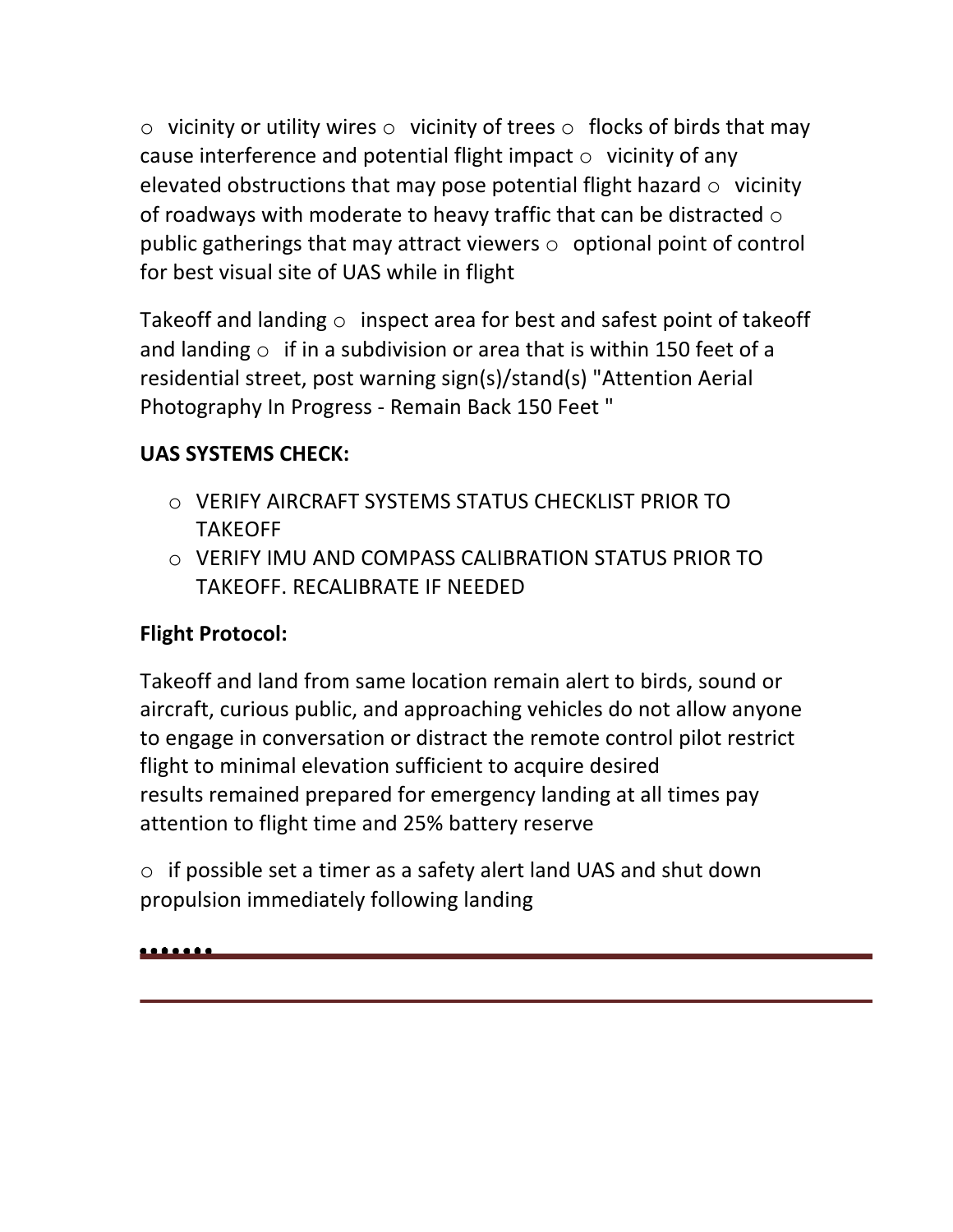James Marsh, Owner/Operator, HeliTek NW, Beaverton Oregon

Page 1

## **Protocols and Controls**

Aerial Construction and Real Estate Videos/Photos

## **Post flight:**

## **Emergency or Suspected Hazard:**

Immediate land UAS at safest and closet ground location in the event  $\circ$  manned aircraft is heard or seen in vicinity of flight  $\circ$  there is a public gathering within established safety boundary wanting to observe flight  $\circ$  pilot is being distracted from focusing on flight and safety  $\circ$  sudden change in weather (wind bursts)  $\circ$  sudden increase in vehicular traffic in vicinity of flight  $\circ$  birds enter into proximity of flight  $\circ$  any sudden unsafe event that can cause collision, distraction or interruption of control

- a. Disconnect battery to prevent accidental activation of propulsion system
- b. Secure UAS in a safe location
- c. Remove all warning signs from public access areas
- d. Complete flight log items as needed. Document any squawks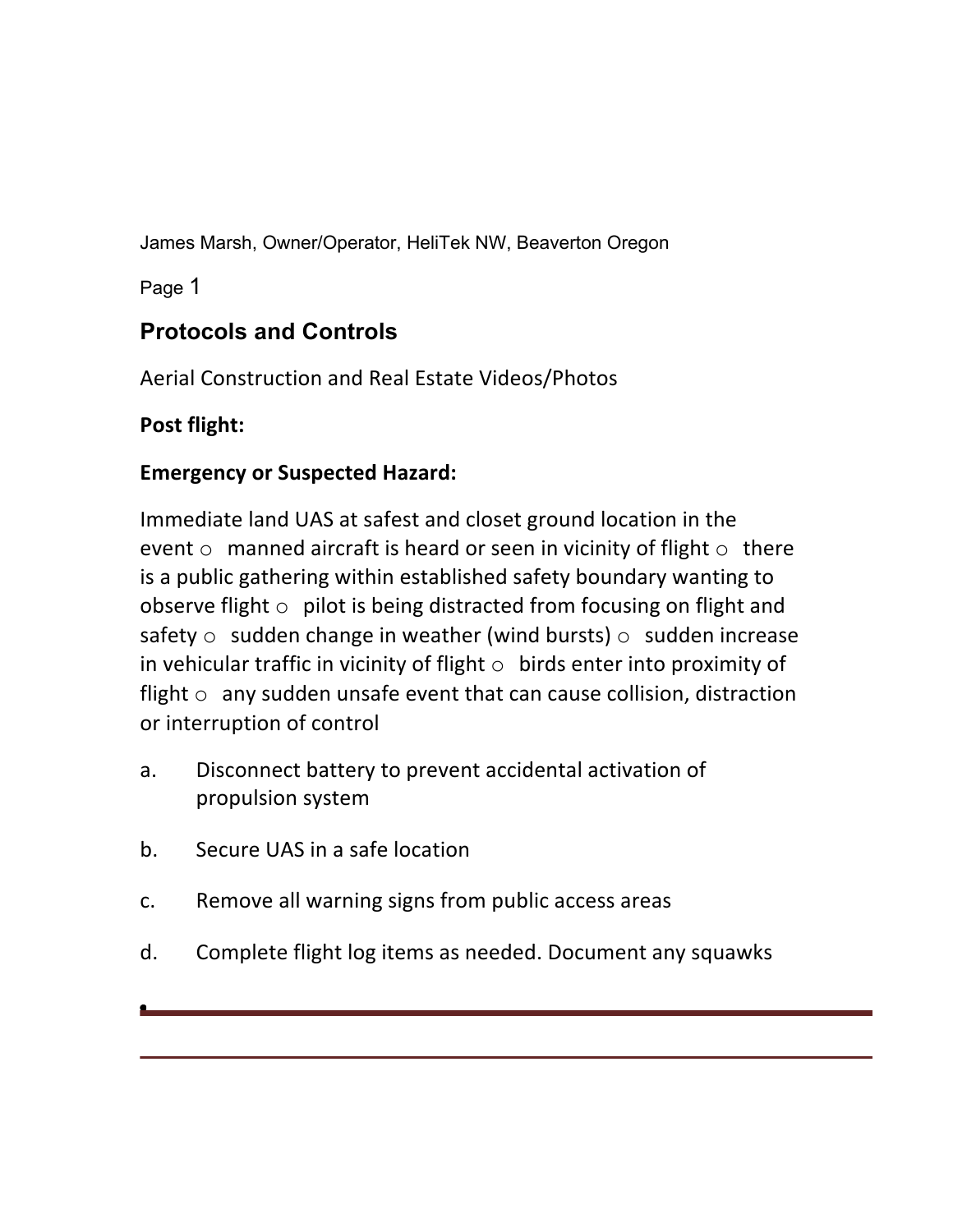James Marsh, Owner/Operator HeliTek NW Page 2

James Marsh, Owner/Operator, Beaverton, OR - Section 333 Exemption Petition

# **Appendix D**

## James Marsh/HeliTek NW Safety/Flight Manual

## **Safety Flight Manual**

Aerial Construction and Real Estate Videos/Photos

Safety for public on the ground as well as manned aircraft above is an essential and utmost consideration for aerial videos and photography. Maintaining a record of safe flight for FAA request and for determining future UAS safety protocols is imperative.

Date:

Location: 

Pre-flight Inspection and Systems Check: DYes DNo Comment: \_\_\_\_\_\_\_\_\_\_\_\_\_\_\_\_\_\_\_\_\_\_\_\_\_\_\_\_\_\_\_\_\_\_\_\_\_\_\_\_\_\_\_\_\_\_\_\_\_ 

\_\_\_\_\_\_\_\_\_\_\_\_\_\_\_\_\_\_\_\_\_\_\_\_\_\_\_\_\_\_\_\_\_\_\_\_\_\_\_\_\_\_\_\_\_\_\_\_\_\_\_ 

| Elements | (circle) | (circle) | Comment |
|----------|----------|----------|---------|
| Weather  | Good     | Fair     |         |
|          |          |          |         |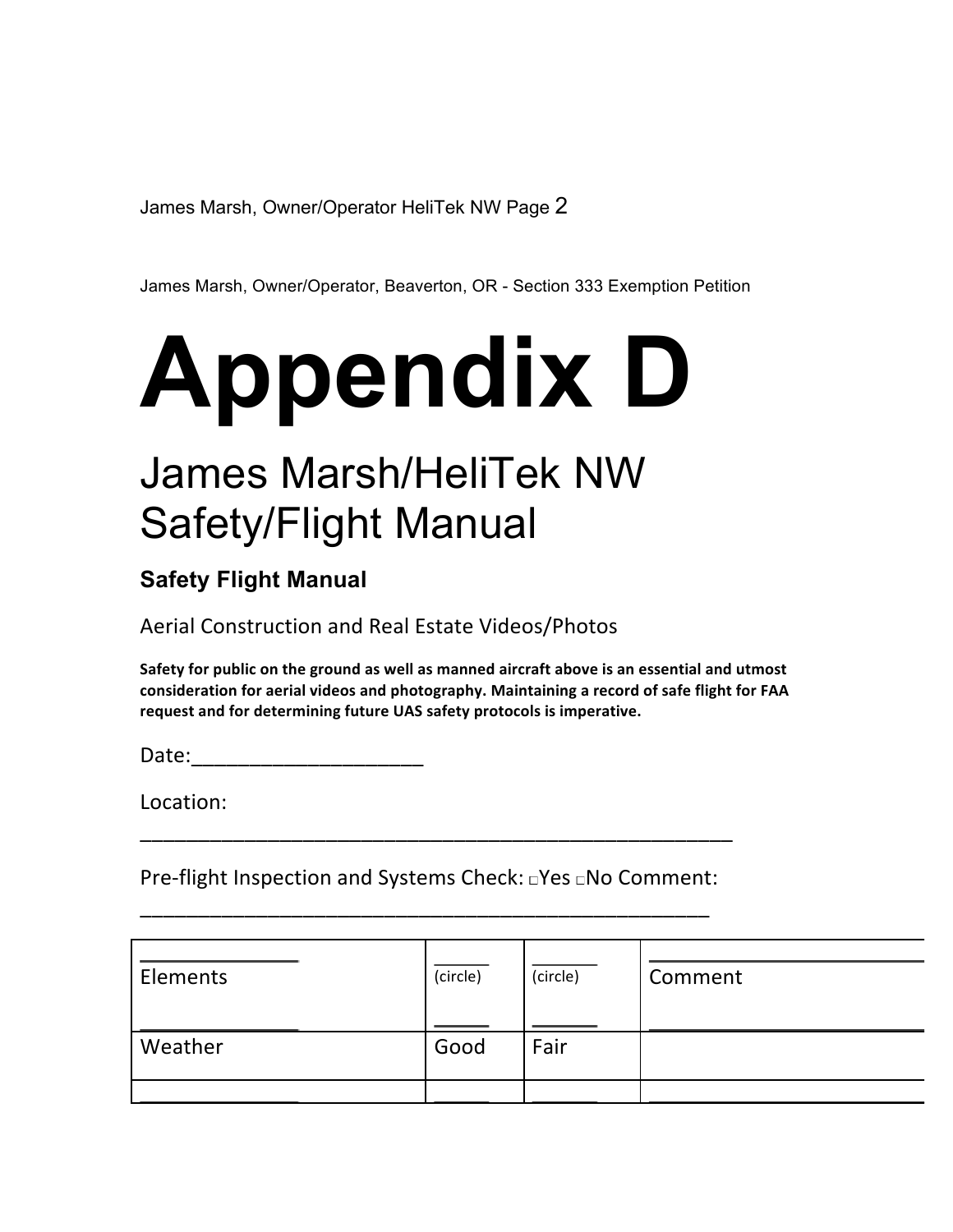| Visibility             | Good | Fair   |  |
|------------------------|------|--------|--|
| Wind Speed   Direction | Low  | Medium |  |

Proximity to airport: \_\_\_\_\_\_\_\_\_\_\_\_\_\_\_\_\_\_\_\_\_\_(see attached map

pinpointing approximate location of flight) Airport notified  $\Box$  Yes  $\Box$  No

\_\_\_\_\_\_\_\_\_\_\_\_\_\_\_\_\_\_\_\_\_\_\_\_\_\_\_\_\_\_\_\_\_\_\_\_\_\_\_\_\_\_\_\_\_\_\_\_\_\_\_\_\_\_\_\_\_

\_\_\_\_\_\_\_\_\_\_\_\_\_\_\_\_\_\_\_\_\_\_\_\_\_\_\_\_\_\_\_\_\_\_\_\_\_\_\_\_\_\_\_\_\_\_\_\_\_\_\_\_\_\_\_\_\_ 

\_\_\_\_\_\_\_\_\_\_\_\_\_\_\_\_\_\_\_\_\_\_\_\_\_\_\_\_\_\_\_\_\_\_\_\_\_\_\_\_\_\_\_\_\_\_\_\_\_\_\_\_\_\_\_\_ 

\_\_\_\_\_\_\_\_\_\_\_\_\_\_\_\_\_\_\_\_\_\_\_\_\_\_\_\_\_\_\_\_\_\_\_\_\_\_\_\_\_\_\_\_\_\_\_\_\_ 

Date:\_\_\_\_\_\_\_\_\_\_\_\_\_\_\_ Time: \_\_\_\_\_\_\_\_\_\_\_\_\_\_ 

Phone Number: \_\_\_\_\_\_\_\_\_\_\_\_\_\_\_\_\_\_\_\_\_\_\_ 

Contact Name: \_\_\_\_\_\_\_\_\_\_\_\_\_\_\_\_\_\_\_\_\_\_\_\_\_\_\_\_\_\_\_\_\_\_\_ 

Nearest major intersection:

Proximity to medium traffic road:

Proximity to heavily traveled roadway road:

Proximity to congested population:

| Approx. Takeoff Time       |  |
|----------------------------|--|
| Approx. Landing<br>Time    |  |
| <b>Estimated Elevation</b> |  |
| <b>Safety Concerns:</b>    |  |
|                            |  |
|                            |  |